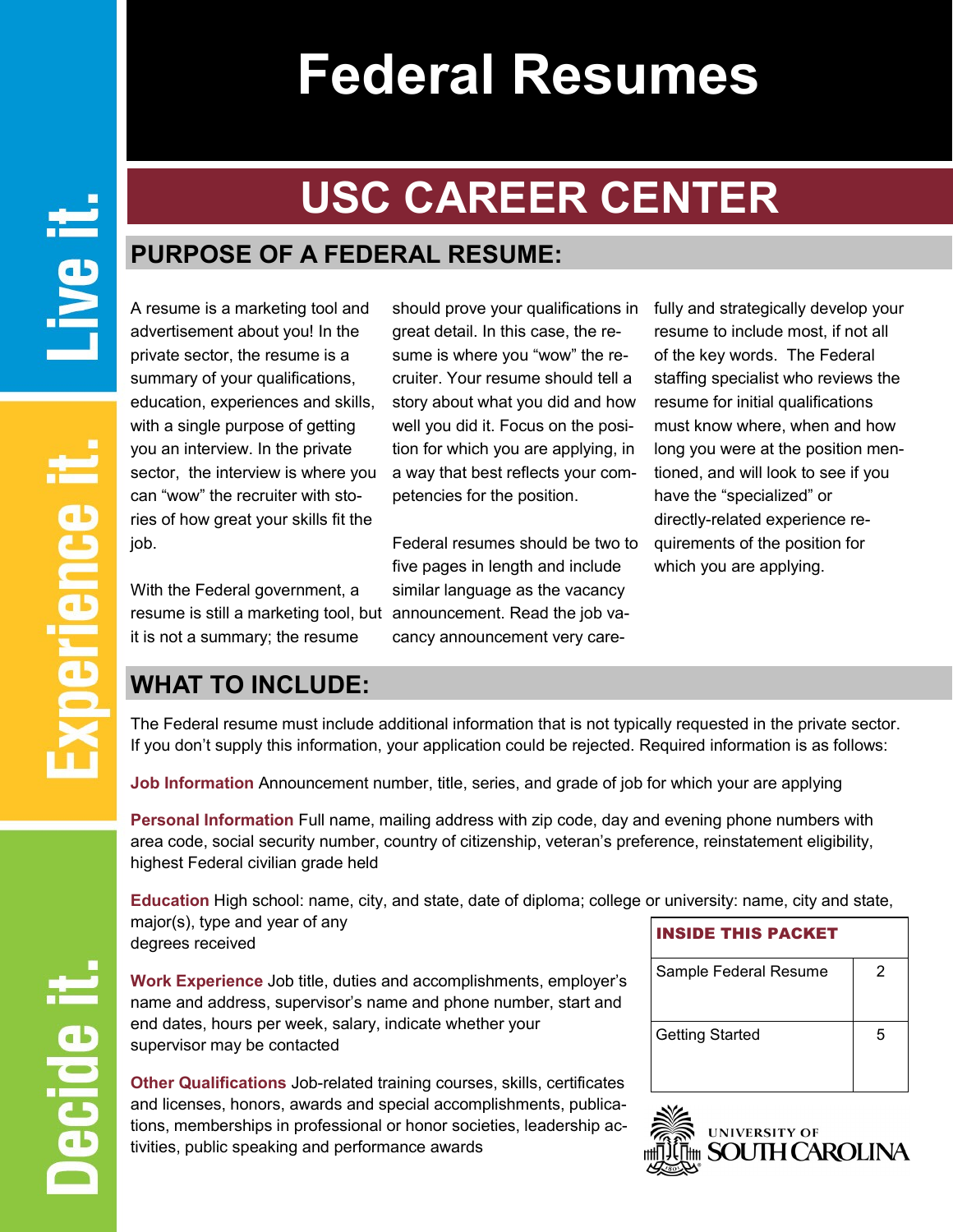## **SAMPLE FEDERAL RESUME:**



#### **ERICKSON N. YOUNG**

4218 Sandy Shores Drive Lutz, FL. 33558 Tel: (813) 555-4544 / Fax: (813) 555-4574 EYoungCR@yahoo.com

Social Security No.: 123-22-3333 Veteran's Preference: N/A Citizenship: United States of America Federal Civilian Status: N/A

Position Title & Grade: Research Specialist Vacancy Announcement No: INV-WJ348-10-DE

#### **SUMMARY OF RELEVANT SKILLS:**

- **Research:** legislative, newspaper, Internet, international, Library of Congress and the Congressional Research Service
- **Writing & Editing**: reports, correspondence, emails, PowerPoint copy, web content, newspaper articles, newsletter content
- **Project coordination:** compiling information, planning and coordinating completion, tracking status, follow-up, and managing details
- **Languages**: Communicate in American Sign Language and Costa Rica Sign Language; Read and Write in English and Spanish
- **Computer skills**: Microsoft Suite: Microsoft Word, PowerPoint, Excel; Keyboard 50 wpm

#### **EDUCATION:**

**University of South Carolina,** Columbia, SC **Bachelor of Arts**: May 2015, **Double Majors**: Political Science and Spanish **GPA**: 3.348 **Semester hours**: 138

**Florida School for the Deaf,** Jacksonville FL, **Diploma**, May 2011

#### **Honors & Awards:**

Phi Sigma Iota Award (Foreign Language Honor Society) Athletics Volunteer Award, Admissions/Concession Staff Dean's List, University of South Carolina, three semesters Represented University of South Carolina at the Department of State's *Disability Mentor's Day*. Met Secretary of State Hillary Clinton. Was photographed with Ms. Clinton and quoted in State Magazine, December 2013, p. 19, http://www.state.gov/documents/organization/27053.pdf

#### **Research Paper Topics:**

Consistently received excellent grades and faculty reviews of research papers. Many papers involved extensive original Internet and library research concerning politics, legislation, culture, international relations, world leaders and history. Papers include:

- History of the Republic of Costa Rica
- Eisenhower Desegregating Schools and the Supreme Court
- How Nations Make Peace
- Hispanic Immigrations in the United States
- Antonio Magarotto and World Federation of the Deaf

Relevant skills are based on key words from the job duties listed in the job description.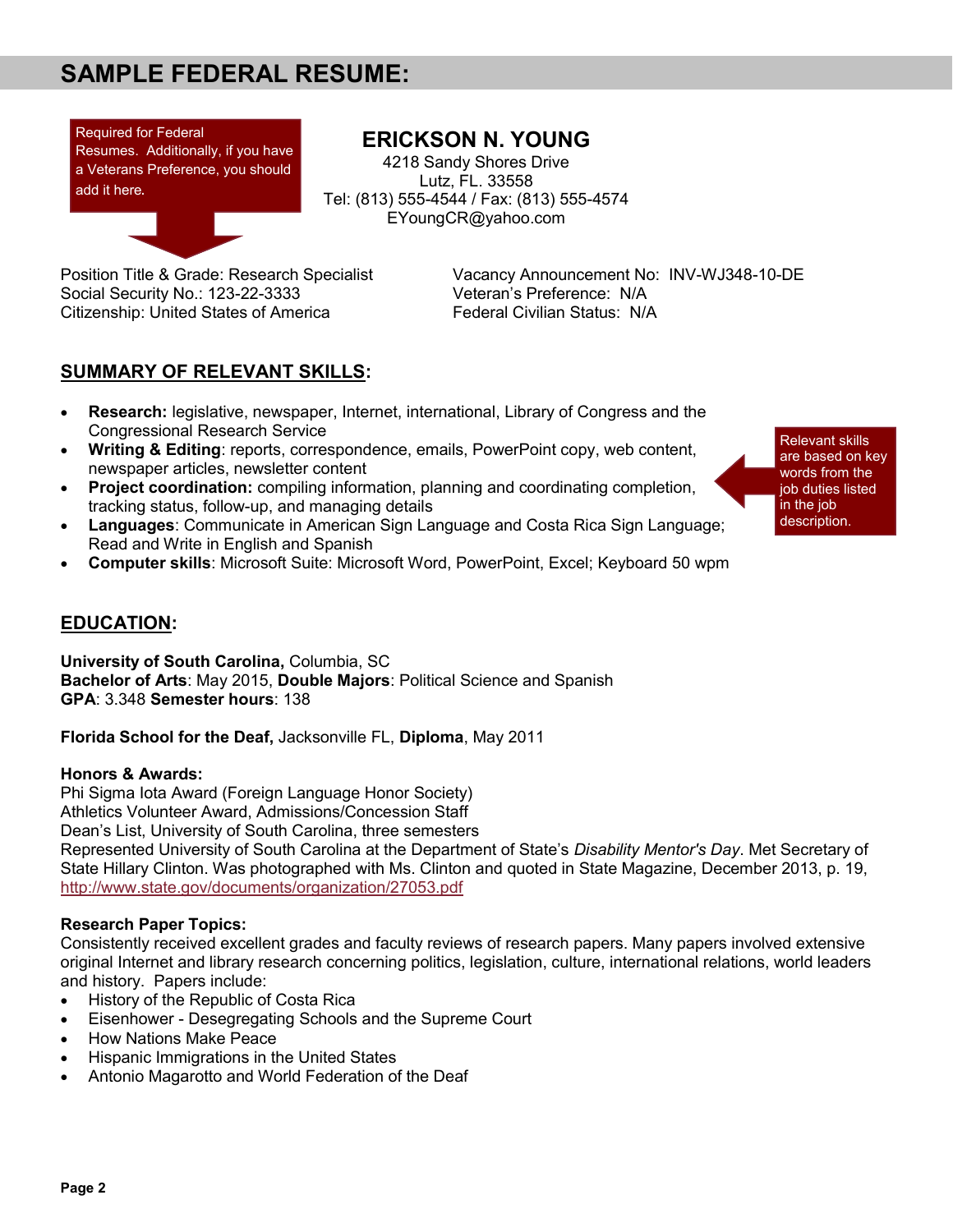#### **LEGISLATIVE INTERNSHIPS:**

**Student Intern/Mail Clerk** *(unpaid)* September 20##  $\frac{1}{2}$  September 20#  $\frac{1}{2}$  Pr 20## **U.S. Senator Tom Harkin, United States Senate, W** Sen. Tom Harkin's Intern Coordinator: (202) 555-3254 May contact

Assisted Senatorial staff members in their day-to-day activities with a variety of support tasks. Participated in the legislative process. Conducted research on legislative issues, including: disability and education. Drafted correspondence to Iowa constituents. Researched issues for Iowa constituents and made referrals to various offices. Sorted and prioritized mail, e-mail, and faxes.

**Student Intern** *(unpaid)* **/ Staff Assistant** *(paid)* July to August 20## & 20## **Staff Assistant.** \$12,000/annually

**U.S. Senator Max Cleland**, United States Senate, Washington, D.C. Sen. Max Cleland, Member, Board of Directors. Export-Import Bank of the U.S.: (202) 555-3520 May contact

Assisted Senatorial staff members in the full range of support activities. Participated in the legislative process, including research on legislative issues, feeding information into database and drafting correspondence to Georgia constituents. Sorted and prioritized mail, e-mails, and faxes.

#### **RESEARCH, WRITING AND TEACHING INTERNSHIPS:**

#### **Student Intern/Researcher** September to December 20##

Costa Rica National Association of the Deaf

Asociación Nacional de Sordos de Costa Rica (ANASCOR)

San José, Costa Rica.

Allan Fernández, Professor, Unive<sup>You can also say "do not contact," if</sup> 555-9819 or email: allanfern@yahoo.com. May contact you do not want the supervisor to be contacted.

Collected and researched old and new newspapers related to deaf community and ANASCOR, various events and special projects. Wrote and submitted articles to associations, websites and newsletters relating to deaf community in San José and across Costa Rica.

#### **Student Intern/Instructor** The September to November 20##

The Education Center of the Deaf Adults El Centro de Educación de Sordos Adultos (CESA) San José, Costa Rica. Allan Fernández, Professor, University of Costa Rica: Tel/Fax: (506) 555-9819 May contact

Taught deaf adult students studying Social Studies to include the geography, world history, history of Costa Rica and a general history. Participated in and organized various workshops for adult students.

### **ADMINISTRATIVE/CLERICAL EXPERIENCE:**

**Postal Aide.** Salary: \$6.15/hour **January 20## to August 20##** University Post Office, University of South Carolina Columbia, SC Supervisor: Ms. Brenda Keller, Post Office Supervisor: (803) 555-5140. May contact

Sorted incoming mails and separated mail and packages for delivery to appropriate departments and student mailboxes.

Category titles are based on key words from the job duties listed in the job description.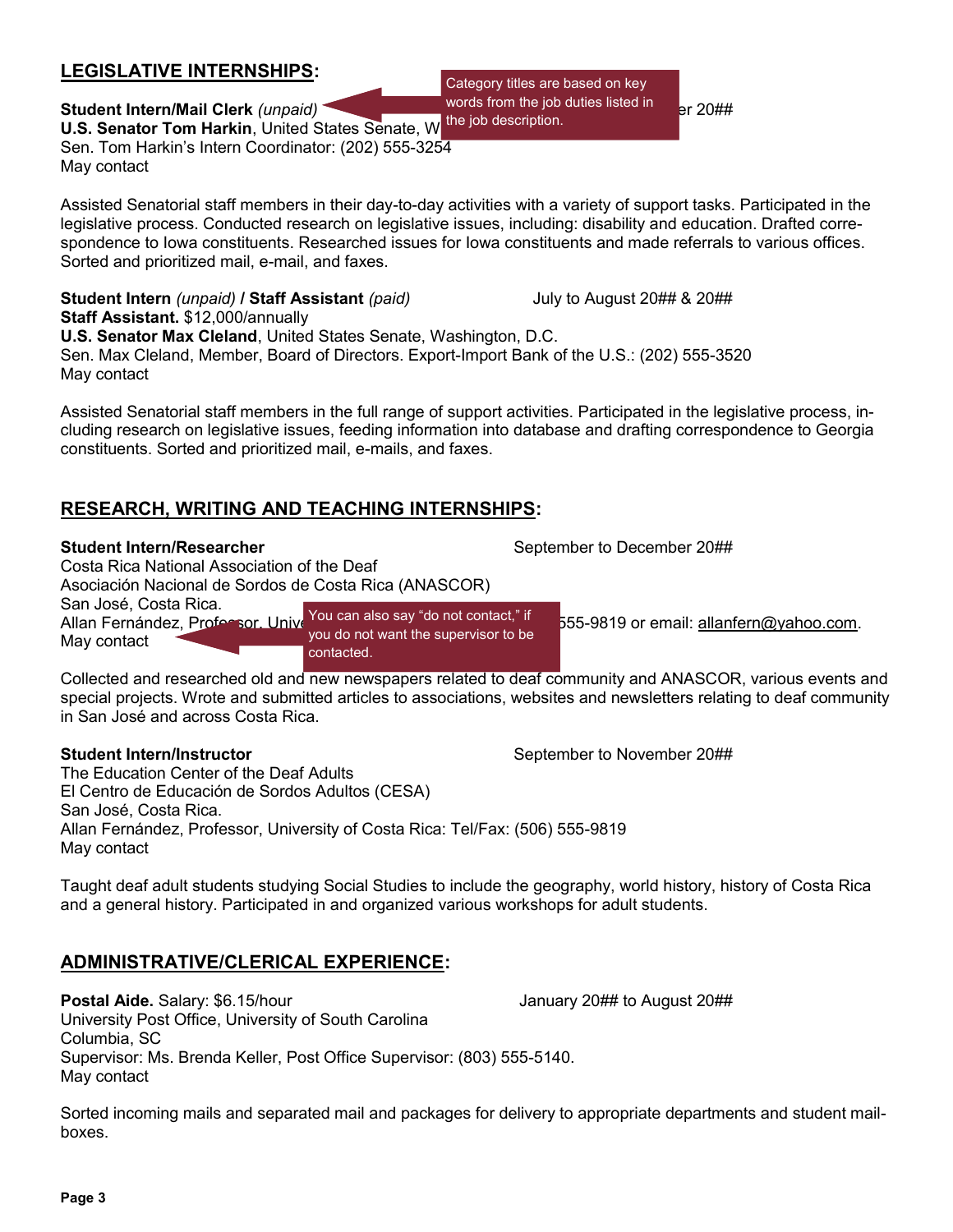**Student Assistant.** Salary: \$7.00/hour August 20## to May 20## to May 20## The Office of the Provost, University of South Carolina Columbia, SC Supervisor: Ms. Sharon Hauptman, Administrative Assistant: (803) 555-5085. May contact

Assisted with general projects in the office to include: mail pick-up and delivery to the Provost office and campuswide; copying; checking work assignment boxes frequently for next assignment; typing of invoices and other forms; running errands; and assisting any Provost staff members with coordinating logistics of special projects and events.

**Computer Lab Assistant.** Salary: \$8.91/hour January 20## to May 20## College of Arts & Sciences Computer Lab University of South Carolina, Columbia, SC Supervisor: Mr. Russell Olson, Chair and Professor: (803) 555-5474. May contact

Supervised activities in the computer lab room. Assisted students with computer-related questions and problems.

#### **MEMBERSHIPS:**

Florida School for the Deaf Alumni Association (FSDAA) MyCarolina Alumni Association Costa Rica National Association for the Deaf (ANASCOR) World Federation of the Deaf (WFD) Phi Sigma Iota (Foreign Language Honor Society)

#### **ADDITIONAL INFORMATION:**

- Distinguished for academic accomplishments.
- Successfully balanced academic and work schedules.
- Gained valuable insight and experience in the legislative process working as an intern in two different Senate offices.
- Acquired in-depth understanding and appreciation for the deaf in another country when serving in an internship in Costa Rica.

**\_\_\_\_\_\_\_\_\_\_\_\_\_\_\_\_\_\_\_\_\_\_\_\_\_\_\_\_\_\_\_\_\_\_\_\_\_\_\_\_\_\_\_\_\_\_\_\_\_\_\_\_\_\_\_\_\_\_\_\_\_\_\_\_\_\_\_\_\_\_\_\_\_\_\_\_\_\_\_\_\_\_**

#### **Sources:**

Troutman, K., & Troutman, E.K. (2004). *The Student's Federal Career Guide 10 Steps to Find and Win Top Government Jobs and Internships*. Baltimore, MD.: The Resume Place, Inc.

*USA Jobs.* (2009). Retrieved November 2, 2010 from Info Center: http://www.usajobs.gov/ resumeandapplicationtips.asp.